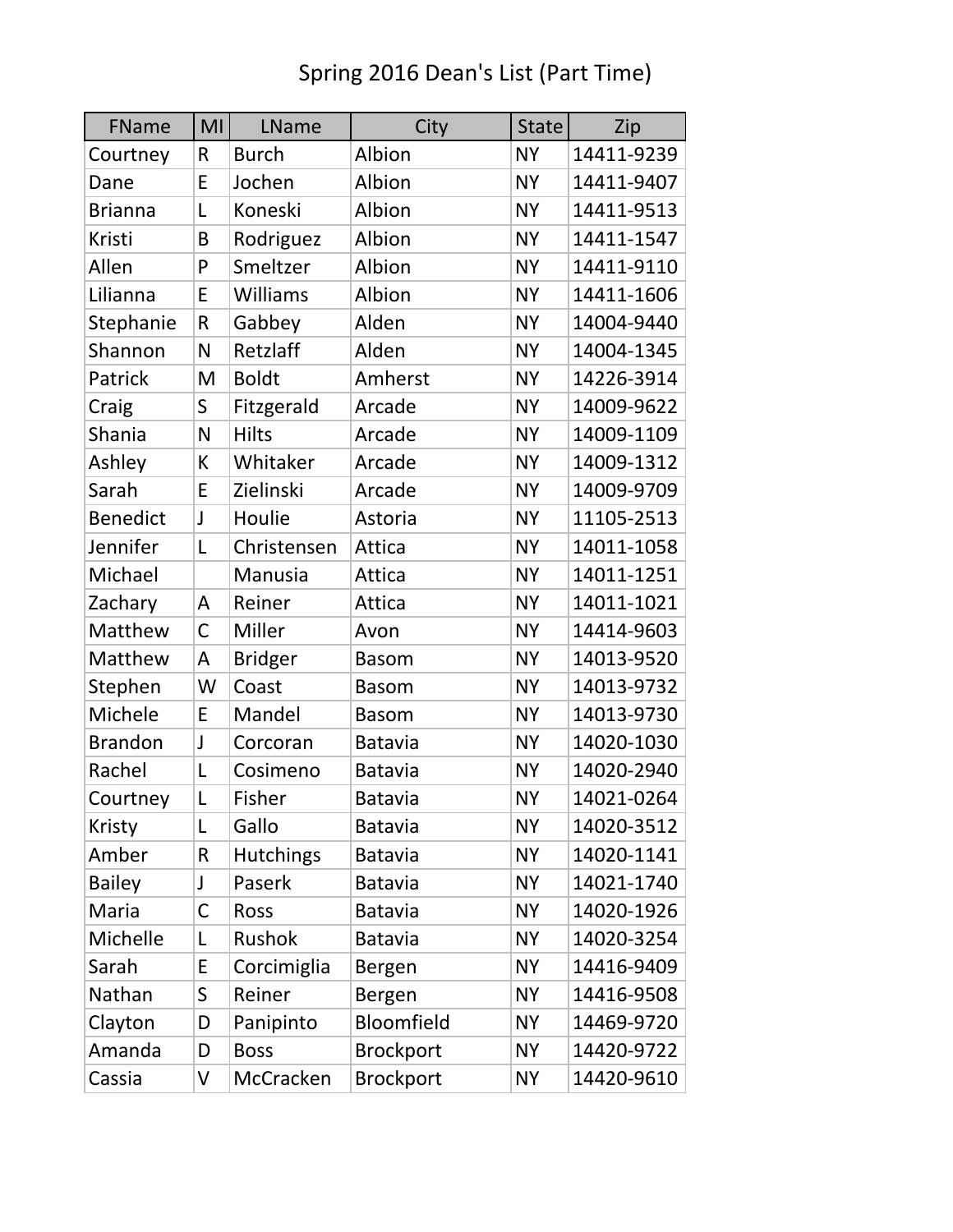| Charleny       |              | Genoval          | <b>Bronx</b>         | <b>NY</b> | 10453-4306 |
|----------------|--------------|------------------|----------------------|-----------|------------|
| Dwight         | M            | <b>Dilbert</b>   | <b>Buffalo</b>       | <b>NY</b> | 14218-3040 |
| Richard        | J            | Rivera           | <b>Buffalo</b>       | <b>NY</b> | 14218-1620 |
| Stephanie      | R            | Starowitz        | <b>Buffalo</b>       | <b>NY</b> | 14219-2941 |
| Sheena         | A            | Mest             | <b>Byron</b>         | <b>NY</b> | 14422-9529 |
| Sarah          | R            | Wolcott          | <b>Byron</b>         | <b>NY</b> | 14422-9514 |
| Siobhan        | F            | Donohue          | Canandaigua          | <b>NY</b> | 14424-9754 |
| Chanel         | A            | Gibson           | Canandaigua          | <b>NY</b> | 14424-2536 |
| Raphael        | J            | Platte           | Churchville          | <b>NY</b> | 14428-9705 |
| <b>Brandon</b> | R            | DiPasquale       | Conesus              | <b>NY</b> | 14435-9328 |
| Leah           | $\mathsf{l}$ | <b>Watkins</b>   | Conesus              | <b>NY</b> | 14435-0026 |
| Richard        | W            | Gutowski         | Corfu                | <b>NY</b> | 14036-9501 |
| Heather        | N            | May              | Dansville            | <b>NY</b> | 14437-9727 |
| Kodian         | F            | <b>Becker</b>    | <b>Darien Center</b> | <b>NY</b> | 14040-9757 |
| <b>Barbara</b> | L            | Heineman         | Delevan              | <b>NY</b> | 14042-9739 |
| Lauren         | D            | <b>Hughes</b>    | Elba                 | <b>NY</b> | 14058-9733 |
| Philip         | J            | Vigneri          | Elba                 | <b>NY</b> | 14058-9515 |
| Macie          | A            | Eberth           | Elma                 | <b>NY</b> | 14059-9787 |
| Yuting         |              | Chiu             | Farmington           | <b>NY</b> | 14425-9636 |
| Kathleen       | S            | <b>Mallows</b>   | Farmington           | <b>NY</b> | 14425-1129 |
| Olivia         | L            | Lawrence         | Freedom              | <b>NY</b> | 14065-9738 |
| Courtney       | A            | Luckman          | Gasport              | <b>NY</b> | 14067-9443 |
| Tammy          | L            | Anderson         | Geneseo              | <b>NY</b> | 14454-1054 |
| <b>Karina</b>  | D            | Carroll          | Getzville            | <b>NY</b> | 14068-1142 |
| Nickki         | L            | Perrin           | Hemlock              | <b>NY</b> | 14466-9624 |
| Alison         | L            | Massaro          | Henrietta            | <b>NY</b> | 14467-9381 |
| Carol          | A            | Robinson         | Henrietta            | <b>NY</b> | 14467-8836 |
| Jacob          | R            | <b>Hemmerick</b> | Hilton               | <b>NY</b> | 14468-9352 |
| Robert         | J            | Lotta            | Hilton               | <b>NY</b> | 14468-1544 |
| <b>Brenna</b>  | M            | <b>DeFelice</b>  | Holley               | <b>NY</b> | 14470-1033 |
| Daniel         | E            | Deford           | <b>Honeoye Falls</b> | <b>NY</b> | 14472-9037 |
| <b>Derek</b>   |              | <b>Neidig</b>    | Hopewell Jct         | <b>NY</b> | 12533-5928 |
| Henry          | J            | <b>Butler</b>    | Houghton             | <b>NY</b> | 14744-8768 |
| Alyssa         | R            | Olsen            | Java Village         | <b>NY</b> | 14083-9555 |
| Keersten       | M            | Galletta         | Kent                 | <b>NY</b> | 14477-9716 |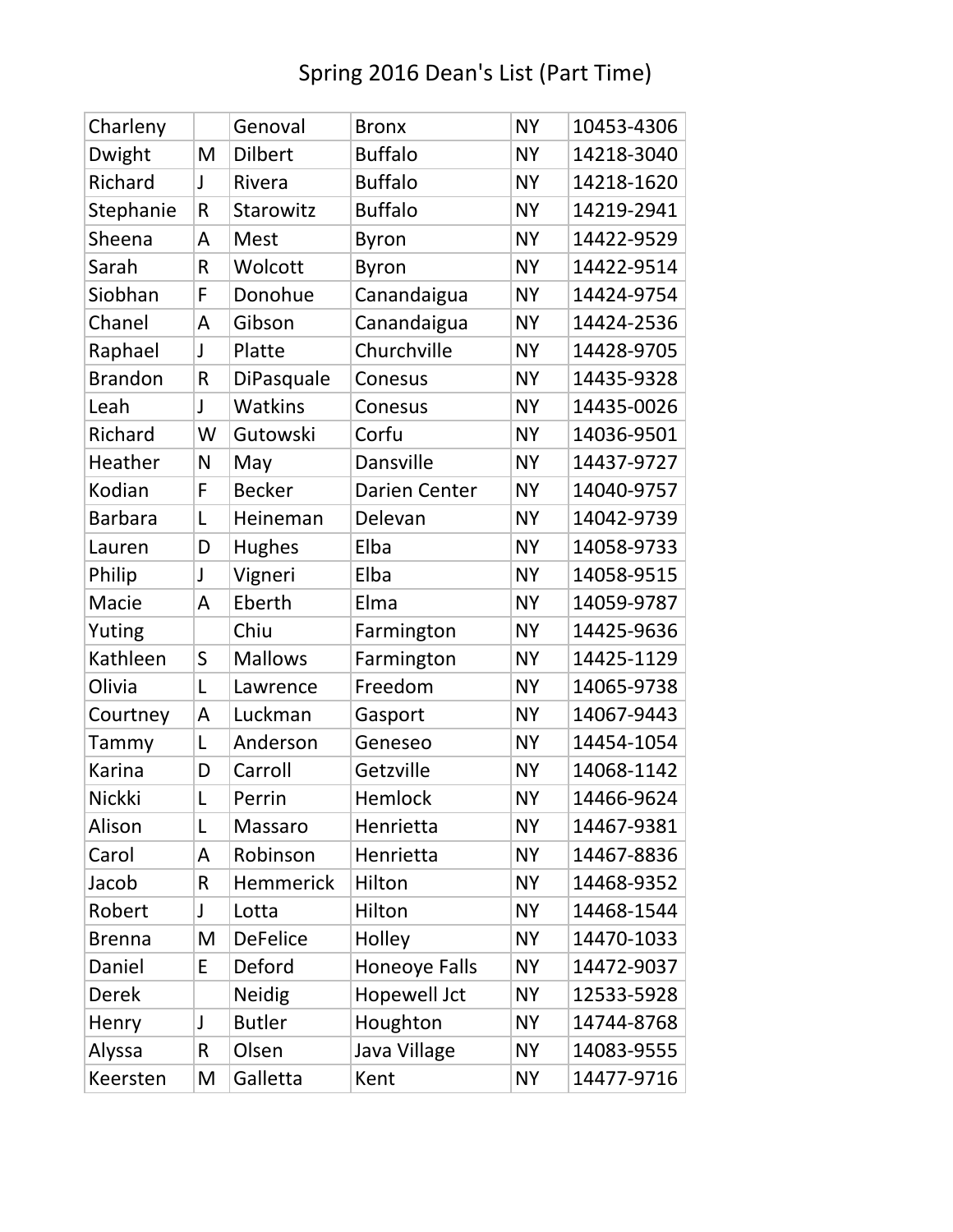| Karlee          | M            | Merritt         | Kent                   | <b>NY</b> | 14477-9612 |
|-----------------|--------------|-----------------|------------------------|-----------|------------|
| Allison         | M            | Schuler         | Lancaster              | <b>NY</b> | 14086-3029 |
| Alison          | M            | <b>Diskin</b>   | Le Roy                 | <b>NY</b> | 14482-1331 |
| <b>Brooke</b>   | L            | Ortiz           | Le Roy                 | <b>NY</b> | 14482-1336 |
| Emily           | G            | Reese           | Le Roy                 | <b>NY</b> | 14482-1533 |
| Laurie          | S            | Yaskulski       | Le Roy                 | <b>NY</b> | 14482-8968 |
| Lindsay         | A            | Kober           | Lima                   | <b>NY</b> | 14485-9584 |
| Olivia          | D            | Harrington      | Livonia                | <b>NY</b> | 14487-9306 |
| <b>Nina</b>     | R            | Haenle          | Lockport               | <b>NY</b> | 14094-3306 |
| Morgan          | К            | Ripley          | Lockport               | <b>NY</b> | 14094-6242 |
| Aaron           | M            | Wisniewski      | Lyndonville            | <b>NY</b> | 14098-9762 |
| Kimberly        | A            | Griffin         | <b>Madison Heights</b> | MI        | 48071-4501 |
| Micaela         | $\mathsf{C}$ | Rotila          | Mechanicville          | <b>NY</b> | 12118-3621 |
| Eva             | M            | <b>Balasi</b>   | Medina                 | <b>NY</b> | 14103-1747 |
| <b>Nicholas</b> | T            | <b>Brown</b>    | Medina                 | <b>NY</b> | 14103-1823 |
| Julia           | $\mathsf C$  | Holland         | Medina                 | <b>NY</b> | 14103-1743 |
| Maureen         | А.           | Moriarty        | Medina                 | <b>NY</b> | 14103-1604 |
| Autumn          | R            | Edlen           | <b>Mount Morris</b>    | <b>NY</b> | 14510-9410 |
| Matalyn         | M            | <b>Saunders</b> | <b>Mount Morris</b>    | <b>NY</b> | 14510-9507 |
| <b>Stacy</b>    | D            | Tortorice       | <b>Mount Morris</b>    | <b>NY</b> | 14510-1218 |
| Kendra          | L            | Yakey-Wiley     | Northport              | <b>NY</b> | 11768-1110 |
| Todd            | M            | Schrauger Jr    | Oakfield               | <b>NY</b> | 14125-1106 |
| Albert          | J            | <b>Bussiere</b> | Perry                  | <b>NY</b> | 14530-1316 |
| Dominique       | A            | Angellotti      | Piffard                | <b>NY</b> | 14533-9734 |
| Quinten         | N            | <b>Bennett</b>  | Rochester              | <b>NY</b> | 14610-1005 |
| Lauren          | M            | Countryman      | Rochester              | <b>NY</b> | 14624-5803 |
| Catherine       | L            | <b>Entress</b>  | Rochester              | <b>NY</b> | 14624-1035 |
| Sarah           | A            | Haight          | Rochester              | <b>NY</b> | 14624-2222 |
| Christine       | A            | Hammerl         | Rochester              | <b>NY</b> | 14624-3945 |
| lan             | E            | Harewood        | Rochester              | <b>NY</b> | 14620-1514 |
| Cristina        | G            | Herrera         | Rochester              | <b>NY</b> | 14610-2019 |
| <b>Nicole</b>   |              | Lotta           | Rochester              | <b>NY</b> | 14624-2515 |
| Twanda          | N            | Robinson        | Rochester              | <b>NY</b> | 14624-4775 |
| Latoya          | К            | Sanders         | Rochester              | <b>NY</b> | 14609-4855 |
| Emma            | E            | <b>Stone</b>    | Rochester              | <b>NY</b> | 14624-1055 |